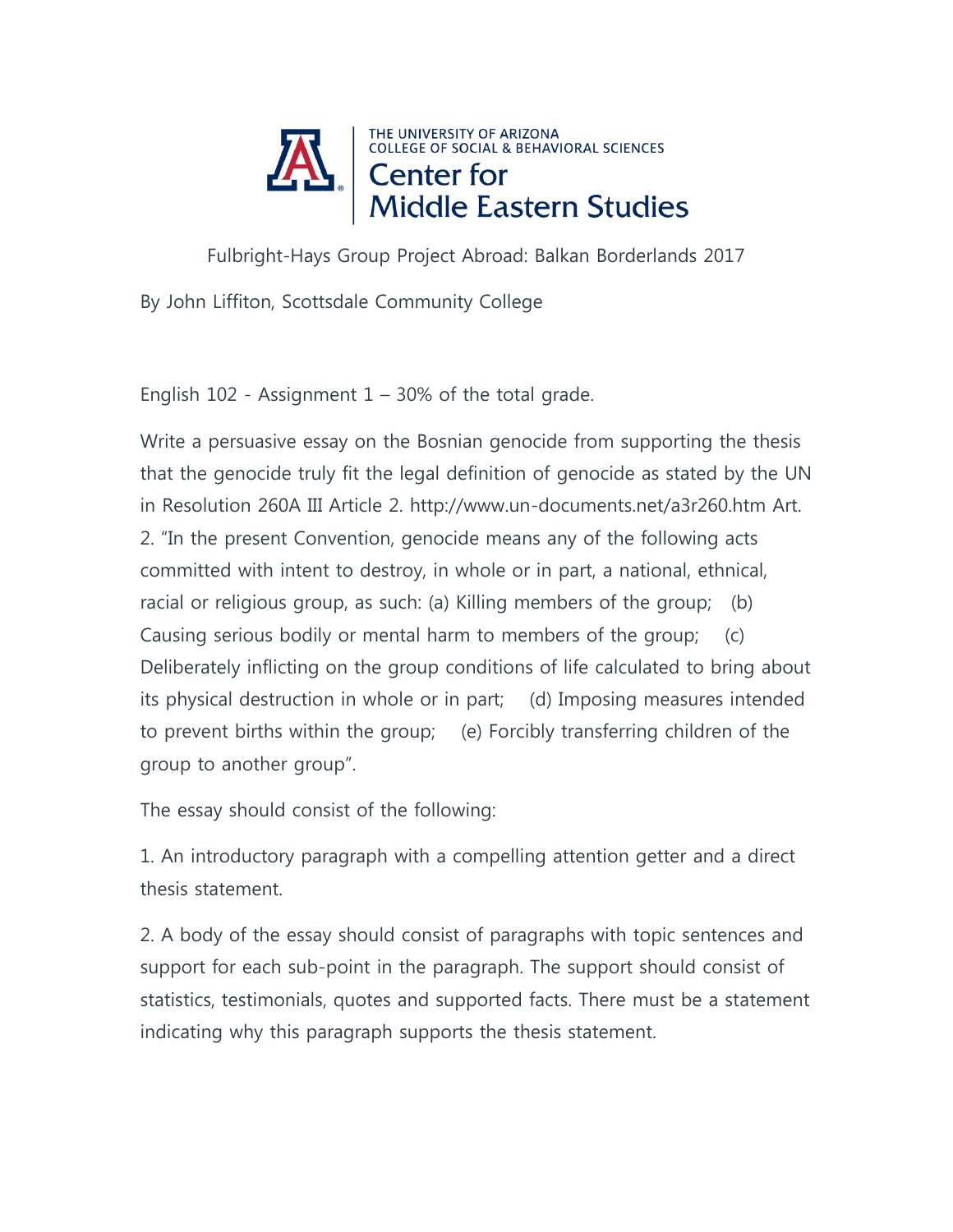3. A conclusion that has a signal, restated thesis statement, summary and a concluding statement indicating why it is important to know the information in the essay.

4. A refute to the counter arguments that it was not a genocide.

5. All paragraphs will be cited according to the MLA.

6. A Works Cited listing all references used in the essay (MLA Style).

The paper should be ten to twelve pages in length, double-spaced, and with a font size of 10. Follow the SCC Writing Style Sheet (Yellow print out that is free in The Writing Center)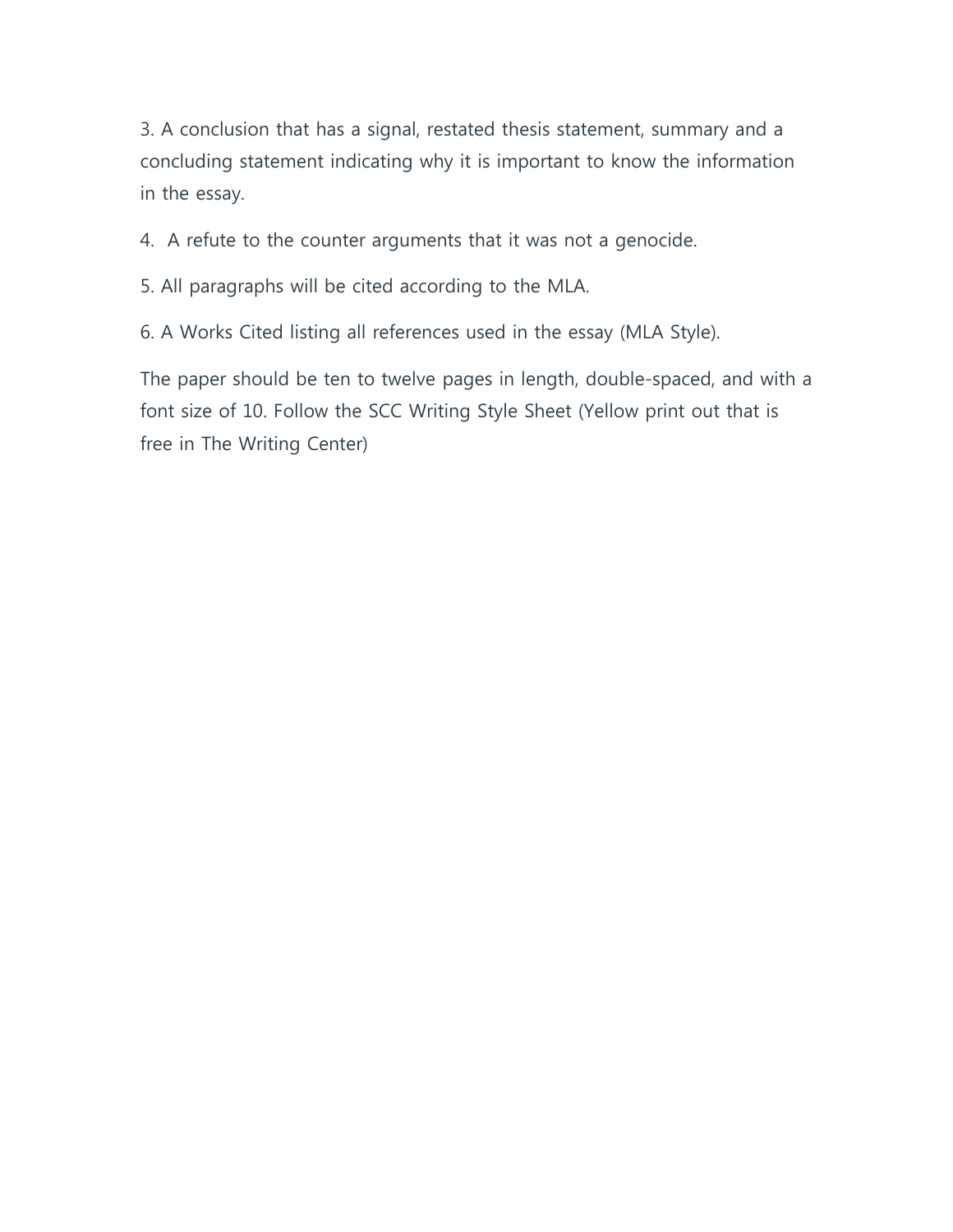Example Outline:

Intro

Hook

Thesis = Subject + Opinion/focus + 3 sub-points  $(I, II, III)$  State UN Res. 260A

- I. Topic Sentence Killing in whole or part
	- A. Facts Why and numbers (MLA)
		- 1. Supporting details
		- 2. Supporting details facts, stats, quotes, (MLA)
		- 3. Supporting details
	- B. Facts How the killing was done (MLA)
		- 1. Supporting details
		- 2. Supporting details (MLA)
		- 3. Supporting details
	- C. Facts Testimonies x 3 (Victims, perpetrators, observers MLA)
		- 1. Supporting details
		- 2. Supporting details (MLA)
		- 3. Supporting details
	- D. So-What statement, why important and how it relates to the topic sentence for the sub-topic I
	- E. Transitional sentence
- II. As section I but on a different point; e.g., serious mental or bodily harm (rape & torture)
- III. As sections I and II but on a third point: e.g., group conditions of life calculated to bring about its physical destruction (displacement of people)
- IV. Refute of the Serbian points of denial regarding the genocide
- V. Conclusion
	- A. Signal
	- B. Restated Thesis
	- C. So-What statement, why important for the reader to know the information and how it relates to the thesis statement.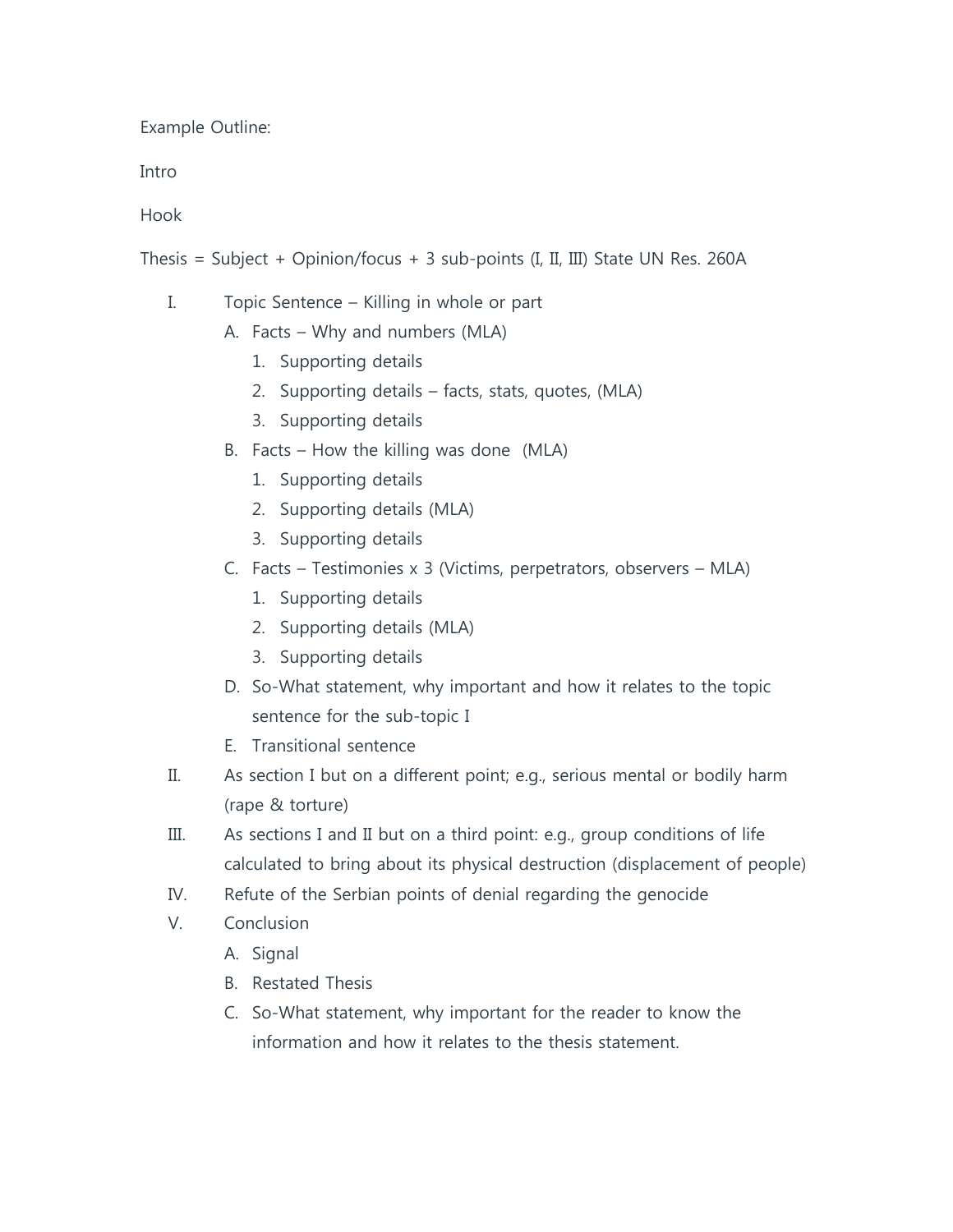Internet Sources:

- 1. Modern Genocide Database Bosnia
- 2. [www.ushmm.org/confront-genocide/cases/bosnia-herzegovina](http://www.ushmm.org/confront-genocide/cases/bosnia-herzegovina)
- 3. <http://www.bbc.com/news/world-europe-17212376>
- 4. <http://www.history.com/topics/bosnian-genocide>
- 5. <http://worldwithoutgenocide.org/genocides-and-conflicts/bosnian-genocide>
- 6. [http://endgenocide.org/learn/past-genocides/the-bosnian-war-and-srebrenica](http://endgenocide.org/learn/past-genocides/the-bosnian-war-and-srebrenica-genocide/)[genocide/](http://endgenocide.org/learn/past-genocides/the-bosnian-war-and-srebrenica-genocide/)
- 7. [http://www.pbs.org/frontlineworld/stories/bosnia502/interviews\\_hasan.html](http://www.pbs.org/frontlineworld/stories/bosnia502/interviews_hasan.html)
- 8. [https://www.theatlantic.com/photo/2012/04/20-years-since-the-bosnian](https://www.theatlantic.com/photo/2012/04/20-years-since-the-bosnian-war/100278/)[war/100278/](https://www.theatlantic.com/photo/2012/04/20-years-since-the-bosnian-war/100278/)
- 9. [https://www.hmh.org/la\\_Genocide\\_Bosnia.shtml](https://www.hmh.org/la_Genocide_Bosnia.shtml)
- 10. [https://en.wikipedia.org/wiki/Bosnian\\_genocide](https://en.wikipedia.org/wiki/Bosnian_genocide) Remember that you CANNOT use Wikipedia as a source but you can go to the sources listed at the bottom of the article and use them as sources.

Books:

- 1. Genocide and the Bosnian War Jacqueline Ching
- 2. We wish to Inform You that Tomorrow We Will Be Killed with Our Families Philip Gourevitch
- 3. Srebrenica Jan Wilem Honeg & Norbert Both
- 4. Surviving Srebrenica Hasan Hasanovic
- 5. The Siege of Sarajevo Amir Telibecirovic & Sabaha Colakovic
- 6. Love Thy Neighbor Peter Mass
- 7. My War Gone By; I Miss It So Anthony Loyd
- 8. A Witness to Genocide Roy Gutman
- 9. Balkan Ghosts Robert Kaplan
- 10. Wounded I Am More Awake Julia Lieblich & Esad Boskailo
- 11. The Death of Yugoslavia Laura Silber & Allen Little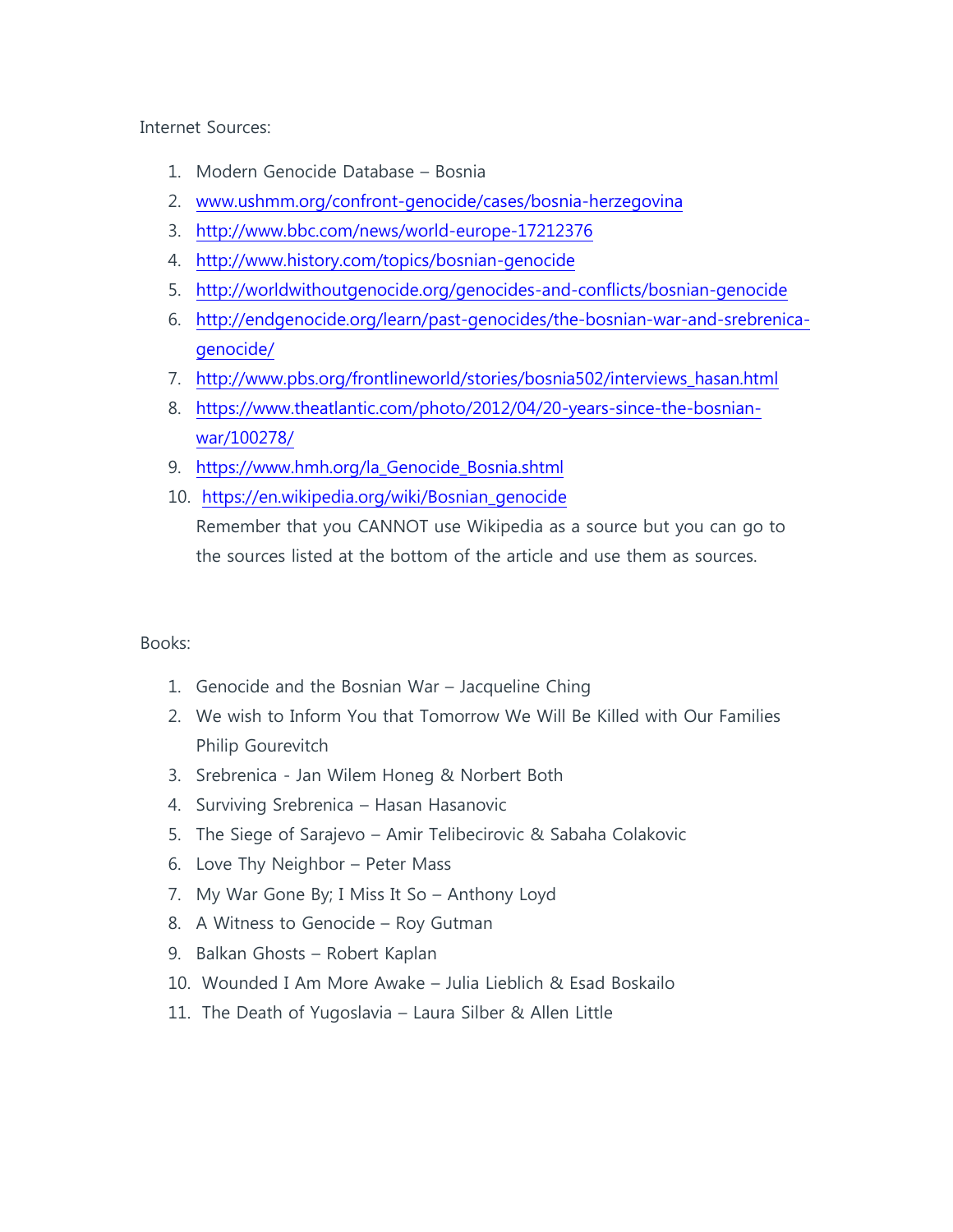Due dates: See Assignments

1. Topic with a half page typed justification on why you selected that genocide.

2. Working MLA Works Cited with a minimum of ten sources, eight of which are online sources – no Wikipedia (see above)

3. Full sentence outline to three levels & introductory paragraph with a compelling hook and a thesis statement  $(S + O/F + 3$  pt.s)

4. First draft

5. Final draft with Turnitin Report <http://turnitin.com/> (Links to an external [site.\)Links](http://turnitin.com/) to an external site.

Grading Rubric:

Title page – 3%, Grammar errors – 1% each, Compelling attention getter – 3%, Thesis Statement – 3% Transitions – 1% each, Topic sentences for each paragraph – 4%, Lack of supporting details for each point – 5%, So-what statements - 2%, MLA citations 10% Works Cited 10%; logic, tangents, incompleteness count too.

Extra information and thoughts:

It is the finished product that matters. The number of hours spent on the essay are irrelevant in the final grade.

The Writing Center is happy to assist you, but you must go to them with work for them to look over. The people there will NOT do your homework and you are expected to learn from your mistakes and edit your paper to perfection. You must turn in your final paper within the first 15 minutes of class on the due date and with a hard copy of the Turnitin.com Report WITH the percentage. That is the REPORT and NOT the receipt. You may have up to 5%